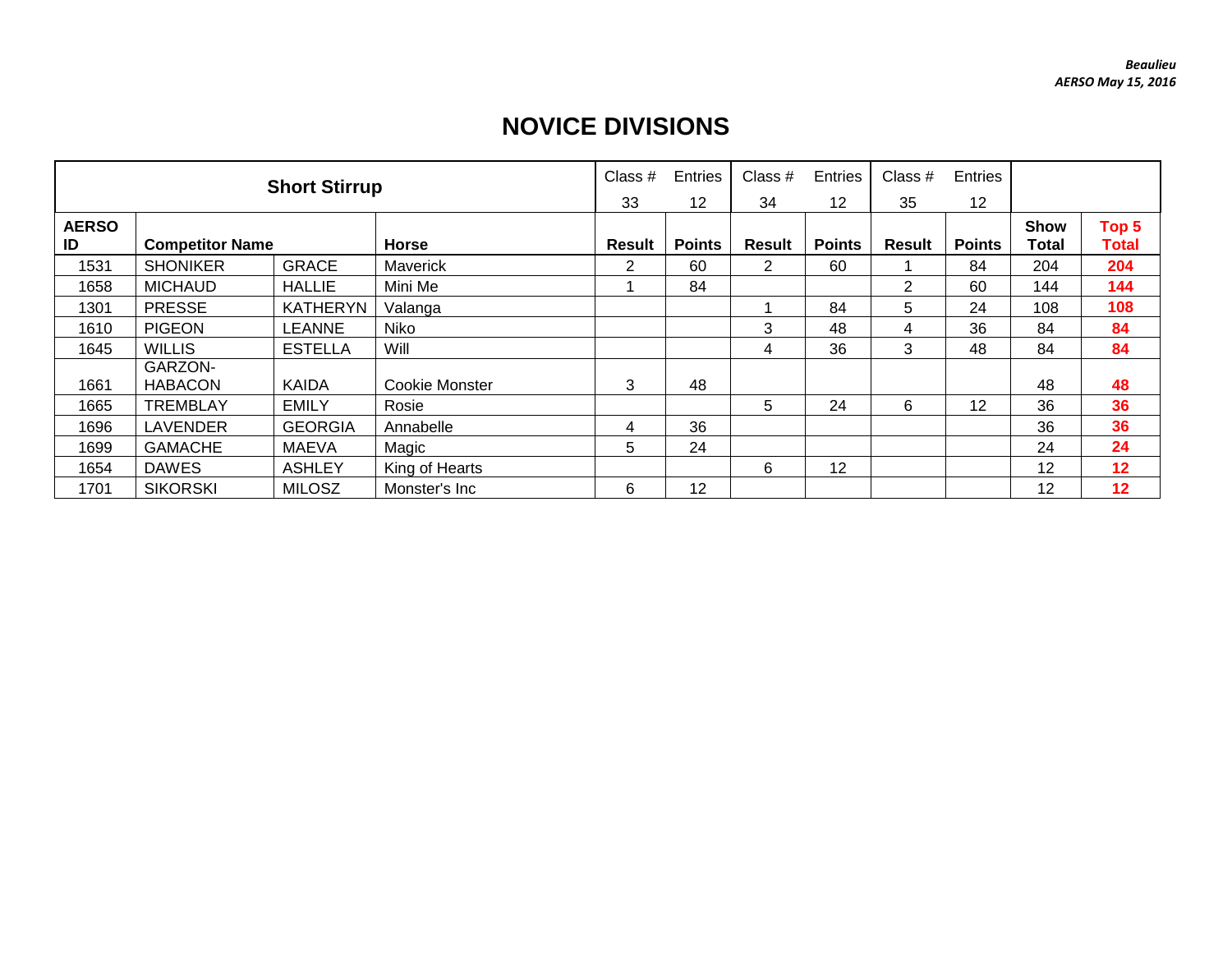|              |                        | Novice Jr/Am 2'3" |                 | Class $#$ | <b>Entries</b> | Class $#$      | <b>Entries</b> | Class $#$     | Entries       |             |                  |
|--------------|------------------------|-------------------|-----------------|-----------|----------------|----------------|----------------|---------------|---------------|-------------|------------------|
|              |                        |                   |                 | 36        | 10             | 37             | 10             | 38            | 10            |             |                  |
| <b>AERSO</b> |                        |                   |                 |           |                |                |                |               |               | <b>Show</b> | Top <sub>5</sub> |
| ID           | <b>Competitor Name</b> |                   | <b>Horse</b>    | Result    | <b>Points</b>  | Result         | <b>Points</b>  | <b>Result</b> | <b>Points</b> | Total       | <b>Total</b>     |
| 1583         | <b>GONZALES</b>        | <b>EMMA</b>       | Charly          |           | 70             | 6              | 10             | 2             | 50            | 130         | 130              |
| 1671         | <b>GALLANT</b>         | <b>GABRIELLE</b>  | Petrus          | 2         | 50             |                | 70             | 6             | 10            | 130         | 130              |
| 1640         | <b>BIRD</b>            | <b>TAYLOR</b>     | Magic           |           |                | $\overline{2}$ | 50             | 5             | 20            | 70          | 70               |
|              |                        | CHLOE-            |                 |           |                |                |                |               |               |             |                  |
| 1698         | <b>DEMERS</b>          | JADE              | <b>Beauty</b>   |           |                |                |                |               | 70            | 70          | 70               |
| 1686         | <b>VARDALAS</b>        | ALEXA             | California Girl | 6         | 10             | 4              | 30             | 4             | 30            | 70          | 70               |
| 1663         | <b>LEHOUILLER</b>      | <b>SOPHIE</b>     | Alabama         | 3         | 40             | 5              | 20             |               |               | 60          | 60               |
| 1678         | <b>CROZIER</b>         | <b>VICTORIA</b>   | Bentley         | 5         | 20             |                |                | 3             | 40            | 60          | 60               |
| 1673         | <b>KLAUSSE</b>         | <b>CAROLYN</b>    | <b>Betsye</b>   |           |                | 3              | 40             |               |               | 40          | 40               |
|              |                        | ANNE-             |                 |           |                |                |                |               |               |             |                  |
| 1664         | <b>DAOUST</b>          | <b>SOPHIE</b>     | Maverick        | 4         | 30             |                |                |               |               | 30          | 30               |

|                    | Modified Jr/Am 2'6"    |                  |                 |        |               | Class $#$     | Entries       | Class $#$ | Entries       |                      |                       |
|--------------------|------------------------|------------------|-----------------|--------|---------------|---------------|---------------|-----------|---------------|----------------------|-----------------------|
|                    |                        |                  |                 |        |               | 16            | 8             | 17        | 8             |                      |                       |
| <b>AERSO</b><br>ID | <b>Competitor Name</b> |                  | <b>Horse</b>    | Result | <b>Points</b> | <b>Result</b> | <b>Points</b> | Result    | <b>Points</b> | <b>Show</b><br>Total | Top 5<br><b>Total</b> |
| 1411               | <b>MAILHOT</b>         | <b>TIFFANY</b>   | Captain Jack    |        | 56            |               | 56            |           | 56            | 168                  | 168                   |
| 1697               | <b>MCCAIG</b>          | <b>AINSLEY</b>   | Professor Jones | 3      | 32            | 3             | 32            | 2         | 40            | 104                  | 104                   |
| 1605               | <b>SLESSOR</b>         | <b>KIMBERLEY</b> | Theodore        | 4      | 24            |               |               | 3         | 32            | 56                   | 56                    |
|                    | <b>BRAUSWETTER-</b>    |                  |                 |        |               |               |               |           |               |                      |                       |
| 1406               | <b>DAY</b>             | ALEXIA           | Henry           | 2      | 40            | 2             | 40            | 4         | 24            | 104                  | 104                   |
| 1589               | <b>CHOCHOL</b>         | <b>CAROLINE</b>  | Wystan          |        |               | 6             | 8             | 5         | 16            | 24                   | 24                    |
| 1291               | LORD-MARIANO           | <b>STELLA</b>    | Pearl           |        |               | 4             | 24            | 6         | 8             | 32                   | 32                    |
| 1554               | <b>CRITICOS</b>        | ANASTACIA        | Night           | 5      | 16            | 5             | 16            |           |               | 32                   | 32                    |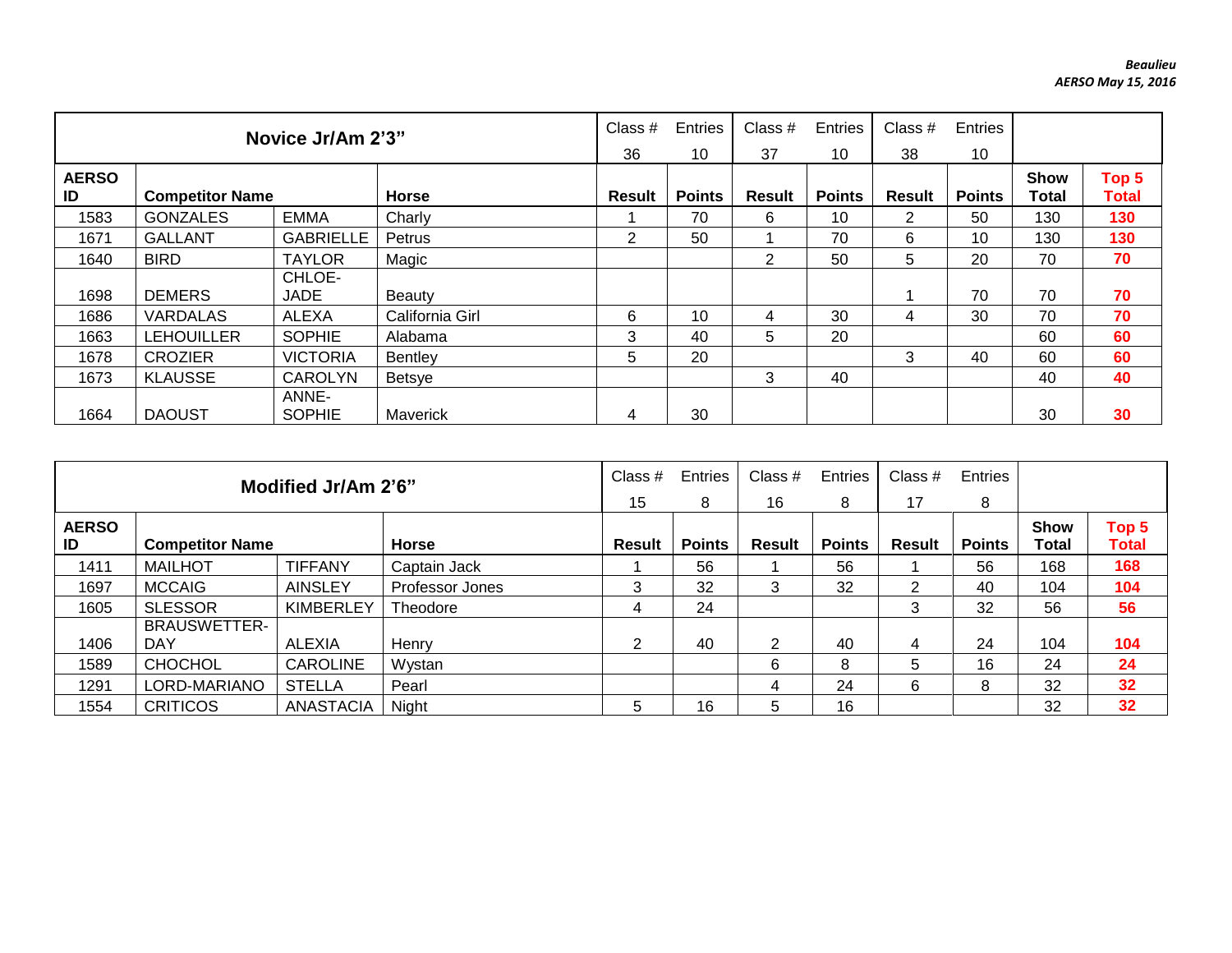## **JUMPER DIVISIONS**

|                    |                                         | Class $#$       | <b>Entries</b>          | Class $#$     | Entries       |               |               |                      |                |
|--------------------|-----------------------------------------|-----------------|-------------------------|---------------|---------------|---------------|---------------|----------------------|----------------|
| <b>Pony Jumper</b> |                                         |                 |                         |               | 8             | 41            |               |                      |                |
| <b>AERSO</b><br>ID | <b>Competitor Name</b>                  |                 | <b>Horse</b>            | <b>Result</b> | <b>Points</b> | <b>Result</b> | <b>Points</b> | <b>Show</b><br>Total | Top 5<br>Total |
| 1631               | <b>LATREILLE</b>                        | ANABELLE        | Need for Speed          |               | 56            |               | 49            | 105                  | 105            |
| 1620               | KHARLANOV                               | <b>ELLEN</b>    | <b>Integrity Kallam</b> |               | 32            | ◠             | 35            | 67                   | 67             |
| 1604               | <b>SHEDRICK</b>                         | <b>SYLVANNA</b> | Super Man Sonny         | 4             | 24            | 3             | 28            | 52                   | 52             |
| 1611               | <b>ARGENTIN</b>                         | ALEXA           | Al Capone               |               | 40            |               |               | 40                   | 40             |
| 1306               | <b>NICKSON</b><br><b>ASHLEY</b><br>Coco |                 |                         |               | 16            | 4             | 21            | 37                   | 37             |

|                    |                                  |               | Class #           | Entries       | Class $#$     | Entries       |               |                      |                |
|--------------------|----------------------------------|---------------|-------------------|---------------|---------------|---------------|---------------|----------------------|----------------|
|                    | <b>Modified Jumper Eq 2'9"</b>   |               |                   |               |               | 44            | 4             |                      |                |
| <b>AERSO</b><br>ID | <b>Competitor Name</b>           |               | <b>Horse</b>      | <b>Result</b> | <b>Points</b> | <b>Result</b> | <b>Points</b> | <b>Show</b><br>Total | Top 5<br>Total |
| 1251               | <b>RACETTE</b>                   | ALEXANDRA     | Simply Remarkable |               | 42            |               | 28            | 70                   | 70             |
| 1611               | ARGENTIN                         | ALEXA         | Al Capone         | 5             | 12            | 2             | 20            | 32                   | 32             |
| 1285               | <b>QUESNEL</b>                   | <b>SEAN</b>   | Gallagher         | 2             | 30            |               |               | 30                   | 30             |
| 1230               | <b>LAMOUREUX</b>                 | <b>CHLOE</b>  | Onyx              | 3             | 24            |               |               | 24                   | 24             |
| 1434               | WARE                             | <b>JULIET</b> | Grace             | 4             | 18            |               |               | 18                   | 18             |
| 1241               | <b>WILLATE-</b><br><b>BATTET</b> | <b>EMILIE</b> | Tenacity          | 6             | 6             |               |               | 6                    | 6              |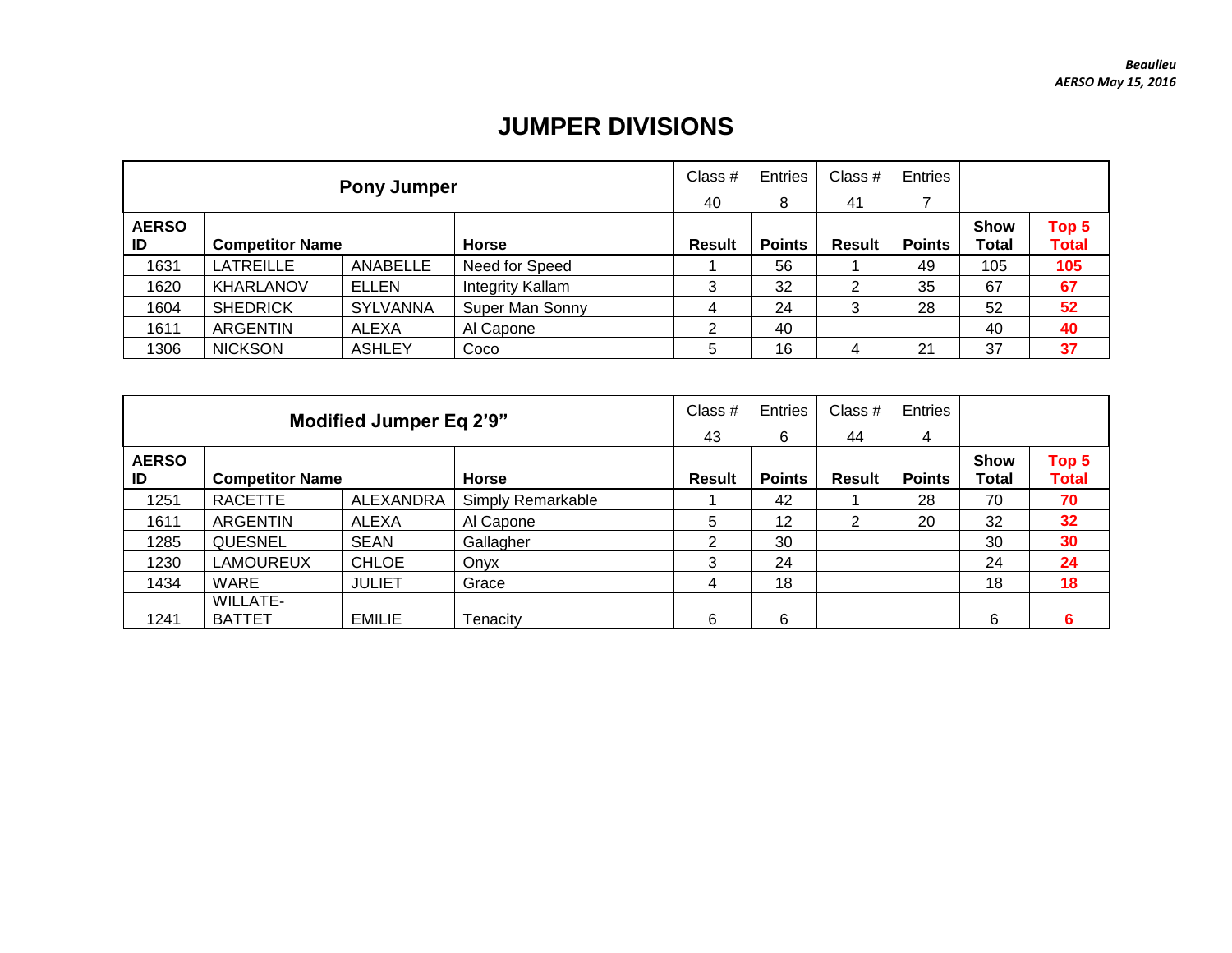## *Beaulieu AERSO May 15, 2016*

|                    |                        | Sandridge Jumper Eq |                           | Class $#$      | Entries       |                      |                |
|--------------------|------------------------|---------------------|---------------------------|----------------|---------------|----------------------|----------------|
|                    |                        | 45                  | 10                        |                |               |                      |                |
| <b>AERSO</b><br>ID | <b>Competitor Name</b> |                     | <b>Horse</b>              | <b>Result</b>  | <b>Points</b> | <b>Show</b><br>Total | Top 5<br>Total |
| 1485               | <b>LEGER</b>           | MARIE-EVE           | Lady Capulet              |                | 70            | 70                   | 70             |
| 1218               | <b>FRANCE</b>          | <b>ARIANE</b>       | Calendar Girl             | $\overline{2}$ | 50            | 50                   | 50             |
| 1394               | <b>GRAY</b>            | ALEXANDRE           | No Mercy                  | 3              | 40            | 40                   | 40             |
| 1489               | ST-ONGES               | <b>MELISSA</b>      | Galile                    | 4              | 30            | 30                   | 30             |
| 1324               | LANGLOIS               | <b>PASCALE</b>      | <b>Golden Opportunity</b> | 5              | 20            | 20                   | 20             |
| 1684               | <b>BARSOUM</b>         | <b>MIKHAEL</b>      | <b>Oliver Altier</b>      | 6              | 10            | 10                   | 10             |

|                    |                        | Jumper .90m    |                           | Class #       | <b>Entries</b> | Class $#$     | Entries       |                      |                       |
|--------------------|------------------------|----------------|---------------------------|---------------|----------------|---------------|---------------|----------------------|-----------------------|
|                    |                        |                |                           | 46            | 8              | 47            | 9             |                      |                       |
| <b>AERSO</b><br>ID | <b>Competitor Name</b> |                | <b>Horse</b>              | <b>Result</b> | <b>Points</b>  | <b>Result</b> | <b>Points</b> | <b>Show</b><br>Total | Top 5<br><b>Total</b> |
| 1684               | <b>BARSOUM</b>         | <b>MIKHAEL</b> | <b>Oliver Altier</b>      | 2             | 40             |               | 63            | 103                  | 103                   |
| 1394               | <b>GRAY</b>            | ALEXANDRE      | No Mercy                  |               | 56             | 6             | 9             | 65                   | 65                    |
| 1255               | LEGRAND                | <b>MANON</b>   | Lady                      | 3             | 32             | 4             | 27            | 59                   | 59                    |
| 1271               | <b>LAFLAMME</b>        | <b>NOËMIE</b>  | Nolan                     | 5             | 16             | 3             | 36            | 52                   | 52                    |
| 1485               | <b>LEGER</b>           | MARIE-EVE      | Lady Capulet              |               |                | 2             | 45            | 45                   | 45                    |
| 1324               | <b>LANGLOIS</b>        | <b>PASCALE</b> | <b>Golden Opportunity</b> | 4             | 24             |               |               | 24                   | 24                    |
| 985                | <b>FAJZEL</b>          | <b>HANNAH</b>  | Davidoff                  |               | 0              | 5             | 18            | 18                   | 18                    |

|              |                        | Class $#$      | Entries       | Class #       | Entries       |               |               |             |              |
|--------------|------------------------|----------------|---------------|---------------|---------------|---------------|---------------|-------------|--------------|
| Jumper 1.0m  |                        |                |               |               | 5             | 49            | -5            |             |              |
| <b>AERSO</b> |                        |                |               |               |               |               |               | <b>Show</b> | Top 5        |
| ID           | <b>Competitor Name</b> |                | <b>Horse</b>  | <b>Result</b> | <b>Points</b> | <b>Result</b> | <b>Points</b> | Total       | <b>Total</b> |
| 985          | FAJZEL                 | <b>HANNAH</b>  | Davidoff      |               | 25            |               | 35            | 60          | 60           |
| 1218         | <b>FRANCE</b>          | <b>ARIANE</b>  | Calendar Girl |               | 35            |               | 25            | 60          | 60           |
| 1489         | ST-ONGES               | <b>MELISSA</b> | Galile        |               | 20            |               | 20            | 40          | 40           |